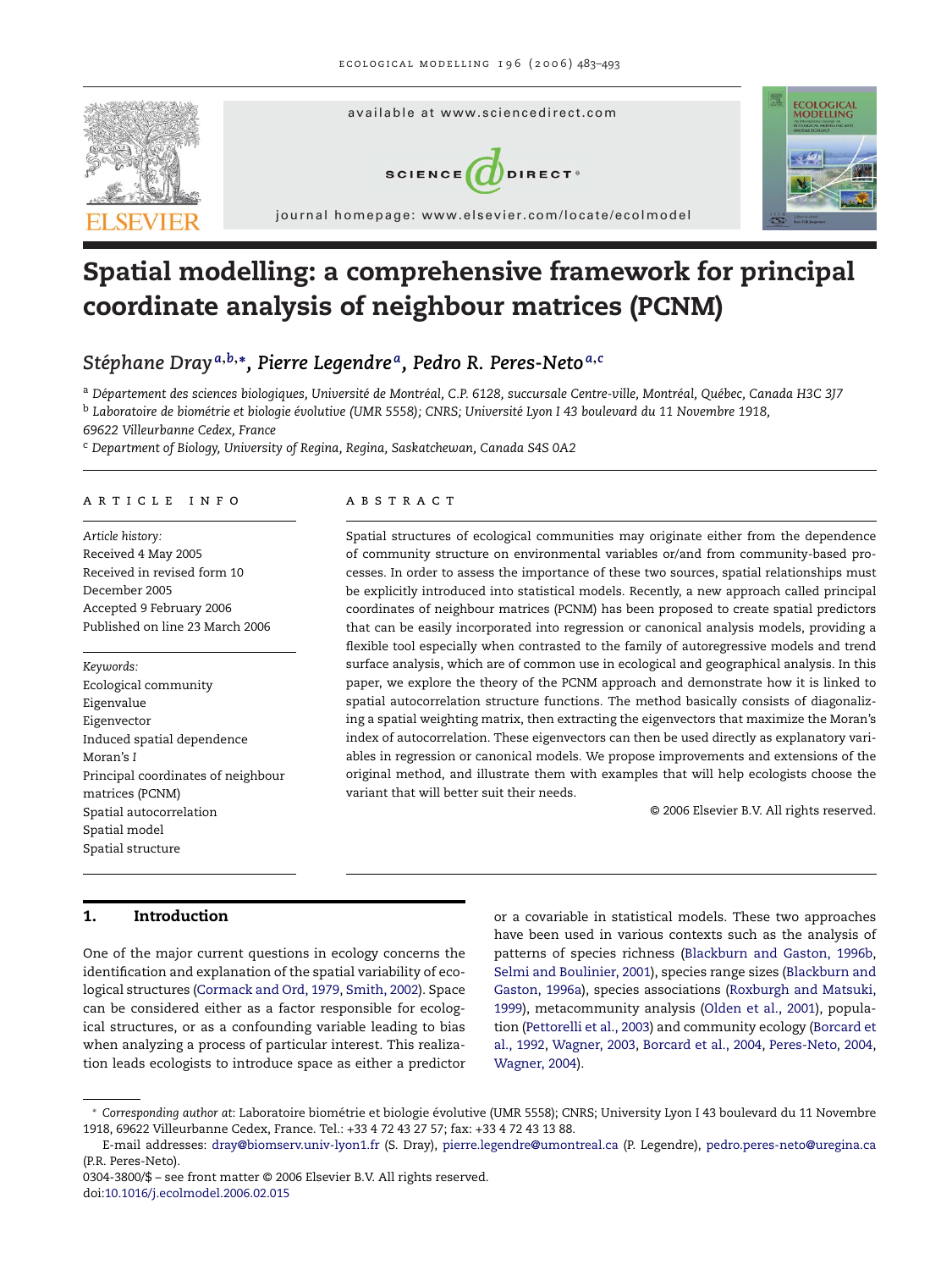<span id="page-1-0"></span>Spatial structures observed in ecological communities can arise from two independent processes [\(Legendre, 1993,](#page-10-0) [Legendre and Legendre, 1998,](#page-10-0) Section 1.1, [Fortin and Dale,](#page-9-0) [2005,](#page-9-0) Chapters 1 and 5). Environmental factors that influence species distributions are usually spatially structured and then, through an indirect process, communities of species are also spatially structured; this process is called induced spatial dependence. Spatial autocorrelation can also be created directly at the community level as a result of contagious biotic processes such as growth, differential mortality, seed dispersal, or competition dynamics. In most situations, the spatial heterogeneity of communities is due to the simultaneous action of these two processes. Variation partitioning ([Borcard](#page-9-0) [et al., 1992,](#page-9-0) [Borcard and Legendre, 1994,](#page-9-0) Méot et al., 1998) can be used to assess the importance of these two sources of spatial structure.

Incorporating spatial variation in ecological models requires tools to explicitly describe spatial relationships as predictors or covariables. [Sokal \(1979\)](#page-10-0) used various functions of geographic distances among sites in Mantel tests to account for autocorrelation due to isolation by distance in population genetics models. Polynomial functions of the geographic coordinates can also be used as regressors to generate trend surfaces ([Student \[Gosset\] 1914,](#page-10-0) [Gittins, 1968\).](#page-9-0) These spatial base functions have been used to model spatial relationships (often called "space" for short in scientific papers) in multivariate analyses such as canonical correlation analysis ([Gittins, 1985,](#page-9-0) Pélissier et al., 2002, [Gimaret-Carpentier et al., 2003\),](#page-9-0) canonical correspondence analysis (CCA, [Borcard et al., 1992,](#page-9-0) [Borcard](#page-9-0) [and Legendre, 1994,](#page-9-0) Méot et al., 1998) or redundancy analysis (RDA, [Legendre, 1993\).](#page-10-0) However, the use of trend surfaces is only satisfactory when the sampling area is roughly homogeneous, the sampling design is nearly regular, the number of spatial locations is "reasonable" ([Norcliffe, 1969,](#page-10-0) [Scarlett,](#page-10-0) [1972\),](#page-10-0) and the spatial structure to be modelled is rather simple, such as a gradient, a single wave, or a saddle ([Legendre](#page-10-0) [and Legendre, 1998, S](#page-10-0)ection 13.2). Moreover, the use of a trend surfaces introduces an arbitrary choice for the degree of the polynomial function. For instance, [Wartenberg \(1985a\)](#page-10-0) used a second-degree polynomial while [Borcard et al. \(1992\)](#page-9-0) used a polynomial of degree 3. In any case, polynomial trend surfaces of these degrees only allow the modelling of broad-scale spatial structures. Another problem concerns the correlations between these spatial predictors, which can be addressed by using an orthogonalization procedure in order to obtain orthogonal polynomials, but the higher-degree terms may be difficult to interpret in the case of surfaces.

Recently, a new approach called principal coordinates of neighbour matrices (PCNM) has been proposed as an alternative to trend surface analysis [\(Borcard and Legendre, 2002\).](#page-9-0) This method has already been used with success in several ecological applications [\(Borcard et al., 2004,](#page-9-0) [Brind'Amour et al.,](#page-9-0) [2005,](#page-9-0) [Legendre et al., 2005\).](#page-10-0) PCNM base functions are obtained by a principal coordinate analysis (PCoA, [Gower, 1966\)](#page-9-0) of a truncated pairwise geographic distance matrix between sampling sites. Eigenvectors associated with the positive eigenvalues and corresponding to the Euclidean representation of the truncated distance matrix are used as spatial predictors in multivariate regression or canonical analysis (e.g., RDA, CCA). Even though this approach produces interesting and ecologically interpretable results (e.g., [Borcard et al., 2004\),](#page-9-0) it suffers from a lack of mathematical formalism. Indeed, these authors stated in the original description of the methods that: "*This paper raises a number of mathematical questions* [...] *We hope that the paper will attract the interest of mathematicians who can help us understand these properties and develop methods of spatial modeling further"* ([Borcard and Legendre, 2002, p](#page-9-0). 67).

In the present paper, we investigate the mathematical foundations of PCNM analysis and show that this approach is closely related to spatial autocorrelation structure functions. Using these theoretical properties, we develop improvements and extensions of the original approach. We hope this paper will help ecologists use the full potential of PCNM analysis for ecological applications and perceive the method as an extremely flexible and robust technique for the analysis of spatial problems.

### **2. The original PCNM approach**

Generation of PCNM base functions is quite straightforward, requiring the following three main steps ([Borcard and](#page-9-0) [Legendre, 2002\):](#page-9-0)

- (1) Compute a pairwise Euclidean (geographic) distance matrix between the *n* sampling locations  $(D = [d_{ii}])$ .
- (2) Choose a threshold value *t* and construct a truncated distance matrix using the following rule:

$$
\mathbf{D}^* = \begin{cases} d_{ij} & \text{if } d_{ij} \leq t \\ 4t & \text{if } d_{ij} > t \end{cases}
$$

(3) Perform principal coordinate analysis (PCoA) of the truncated distance matrix **D**\* . This analysis consists in the diagonalization of  $\Delta$  where:

$$
\Delta = \left[ -\frac{1}{2} (d_{ij}^{*2} - d_{i}^{*2} - d_{j}^{*2} + d_{j}^{*2}) \right]
$$
  
=  $-\frac{1}{2} \left( I - \frac{11^{t}}{n} \right) D_{2}^{*} \left( I - \frac{11^{t}}{n} \right)$ 

where

$$
d_i^{*2} = \frac{1}{n} \sum_{j=1}^n d_{ij}^{*2}, d_{j}^{*2} = \frac{1}{n} \sum_{i=1}^n d_{ij}^{*2}, d_{..}^{*2} = \frac{1}{n} \sum_{i=1}^n d_{i}^{*2}
$$
  
and 
$$
D_2^* = [ (d_{ij}^*)^2 ]
$$
 (1)

**I** is the identity matrix and **1** is a vector containing all 1s.

After diagonalization, principal coordinates are obtained by scaling each eigenvector  $\textbf{u}_k$  of  $\Delta$  to the length  $\sqrt{\lambda_k}$  where  $\lambda_k$  is the eigenvalue associated with eigenvector  $\mathbf{u}_k$ . Since the original Euclidean distance matrix has been truncated, there are negative eigenvalues, so that it is impossible to represent **D**\* entirely in a Euclidean space. Hence, in the original PCNM method, only the principal coordinates associated with positive eigenvalues (corresponding to the Euclidean representation of **D**\* ) are kept and used as spatial descriptors; see the discussion in Section [4](#page-2-0) on the usefulness of negative eigenvalues.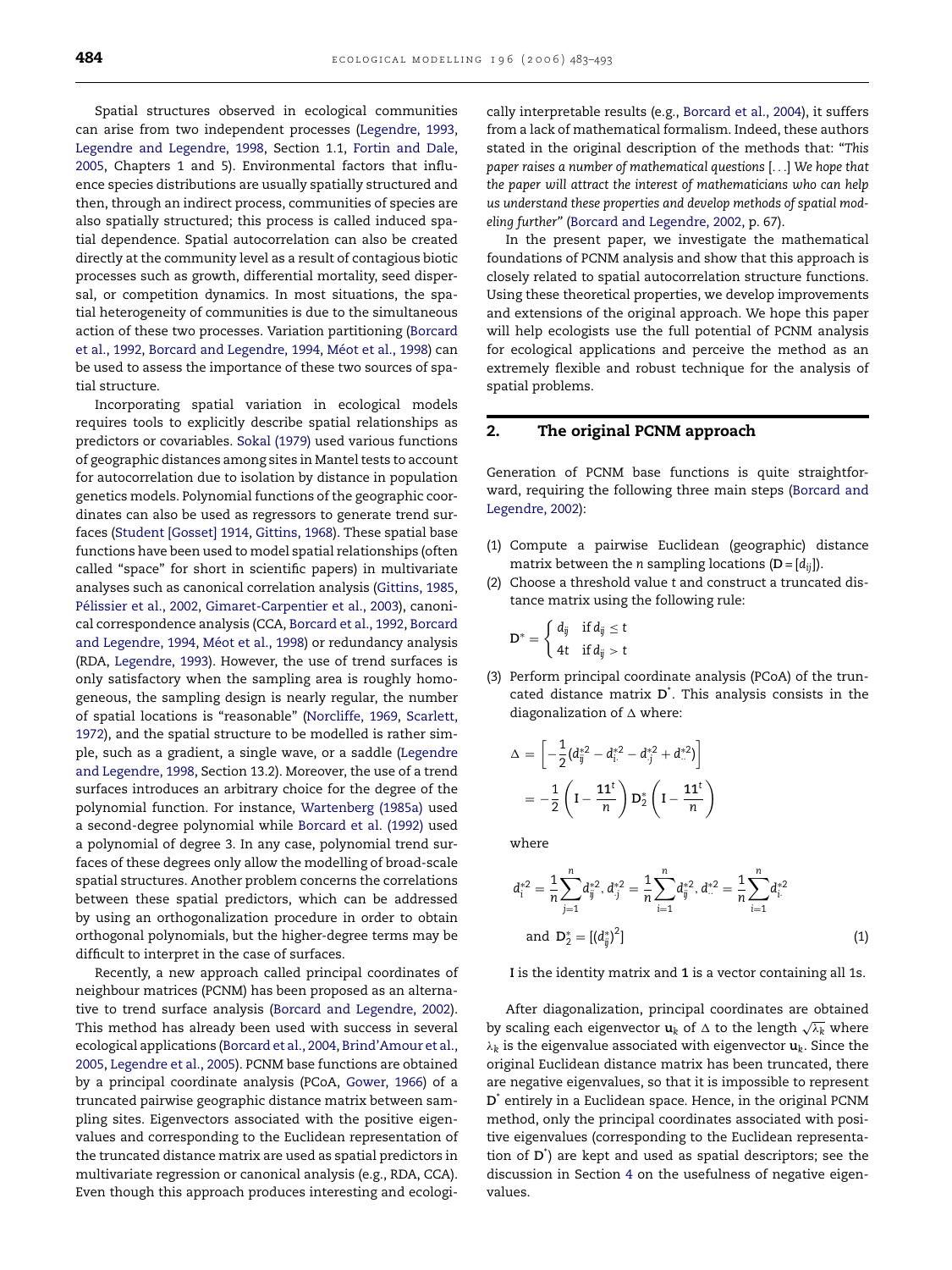#### <span id="page-2-0"></span>**3. Distances, similarities, and spatial weighting matrices**

PCoA is usually computed on a distance matrix but [Gower](#page-9-0) [\(1966\)](#page-9-0) showed that this analysis can also be computed from a similarity matrix (also shown in [Legendre and Legendre, 1998,](#page-10-0) p. 431). For instance, consider the similarity matrix **S** derived from a distance matrix **D**:

$$
\mathbf{S} = [s_{ij}] = \left[1 - \left(\frac{d_{ij}}{\max(d_{ij})}\right)^2\right] = \mathbf{1}\mathbf{1}^t - \frac{\mathbf{D}_2}{\max(d_{ij})^2} \text{ with } \mathbf{D}_2 = [d_{ij}^2]
$$
\n(2)

These similarities vary between 0 (for  $d_{ii} = max(d_{ii})$ ) and 1 (for  $d_{ii} = 0$ ). It is easy to show that a PCoA performed on the distance matrix **D** is equivalent to the diagonalization of ∆= $(max(d_{ij})^2/2)(I – (11<sup>t</sup>/n))S(I – 11<sup>t</sup>/n)$  which provides the same eigenvectors as those obtained by diagonalization of (**<sup>I</sup>** <sup>−</sup> **<sup>11</sup>***<sup>t</sup>* /*n*)**S**(**<sup>I</sup>** <sup>−</sup> <sup>11</sup>*<sup>t</sup>* /*n*).

It is possible to interpret this similarity matrix **S** as a weighted graph ([Chung, 1997, s](#page-9-0)ee Fig. 1). Each non-null value *sij* indicates a connection between sites *i* and *j*; the intensity of the connection is expressed by the value *sij*. A more interesting interpretation is to consider **S** to be a spatial weighting matrix ([Bavaud, 1998,](#page-9-0) [Tiefelsdorf et al., 1999\),](#page-10-0) which indicates the strength of the potential interaction among the spatial units. In the PCoA of **D** (Fig. 1a), all sites are considered to be neighbours except those corresponding to the largest distance, for which the similarity is null. The intensity of the link is expressed by  $s_{ii} = 1 - (d_{ii}/max(d_{ii}))^2$ . In the original PCNM approach, the spatial weighting matrix is:

$$
S^* = 11^t - \frac{D_2^*}{(4t)^2} \text{ with } D_2^* = [d_{ij}^{*2}]
$$
 (3)

If the distance  $d_{ij}$  is greater than the threshold value,  $d_{ij}^* = 4t$ and s<sup>∗</sup> ij = 0, sites *i* and *j* are not considered neighbours, whereas if *dij* is less than or equal to the threshold, the two sites are considered neighbours and the spatial link is  $\mathrm{s}^*_{\mathrm{ij}}=1-\left(d_{\mathrm{ij}}/4\mathrm{t}\right)^2$ . The weight associated with the link of a site with itself is  $\mathrm{s}^*_{\mathrm{ii}}=$ 1.

#### **4. Moran's eigenvector maps (MEM)**

In this section, we consider the *n*-by-1 vector  $\mathbf{x} = [x_1 \dots x_n]^t$  containing measurements of a quantitative variable of interest at *n* sites and a *n*-by-*n* symmetric spatial weighting matrix **W**. The usual formulation for Moran's index of spatial autocorrelation [\(Moran, 1948,](#page-10-0) [Cliff and Ord, 1973\)](#page-9-0) is:

$$
I(\mathbf{x}) \frac{n \sum_{(2)} w_{ij}(x_i - \bar{x})(x_j - \bar{x})}{\sum_{(2)} w_{ij} \sum_{i=1}^n (x_i - \bar{x})^2}
$$
 where  $\sum_{(2)} = \sum_{i=1}^n \sum_{j=1}^n$  with  $i \neq j$  (4)

The values *wij* are weights from matrix **W**. In Moran's *I* autocorrelation analysis, we usually make  $w_{ii} = 1$  for sites *i* and *j* that are within the distance class under consideration and  $w_{ii} = 0$  for the sites that are outside that distance class. Note, however, that matrix **W** can be any non-negative spatial weighting matrix. Moran's *I* can be positive or negative. It can be rewritten as follows using matrix notation:

$$
I(x) = \frac{n}{1^t W 1} \frac{x^t (I - 11^t/n) W (I - 11^t/n) x}{x^t (I - 11^t/n) x}
$$
(5)

For a spatial matrix **W**, [de Jong et al. \(1984\)](#page-9-0) have shown that the upper and lower values of Moran's *I* are given by  $(n/1^t \text{ W1})\lambda_{\text{max}}$  and  $(n/1^t \text{ W1})\lambda_{\text{min}}$  where  $\lambda_{\text{max}}$  and  $\lambda_{\text{min}}$  are the extreme eigenvalues of  $\Omega = (\mathbf{I} - \mathbf{1}\mathbf{1}^t/n)\mathbf{W}(\mathbf{I} - \mathbf{1}\mathbf{1}^t/n);$  this equation has the same form as Eq. [\(1\).](#page-1-0) Hence, the eigenvectors of are vectors with unit norm maximizing Moran's *I* under



**Fig. 1 – A small example to illustrate the equivalence between distances, similarities, and spatial weights. Five sites (numbers in boxes) are positioned according to their geographic coordinates. Euclidean distances (***dij***) among sites are computed and similarities are calculated from them. The largest distance is** *d***<sup>13</sup> = 5. To illustrate the property of spatial connectivity, a graph is drawn where each connection has length** *dij***. The values on the graph connections are similarities, followed by distances in parentheses. In the case of a complete distance matrix (a), the weight given to each connection has the value of the similarity**  $(s_{ii} = 1 - (d_{ii}/max(d_{ii}))^2)$ **. No connection is represented between sites 1 and 3 because the weight is null (***s***<sup>13</sup> =** *s***<sup>31</sup> = 0). Loops represent the influence of points on themselves; they are labelled by similarity (distance in parenthesis) values. In the original PCNM approach (b), the matrix is truncated using** *t* **= 2.23; the threshold is chosen to be the smallest distance that keeps all sites connected. The similarities are computed by 1 − (***dij/***4***t***) <sup>2</sup> and all connections with lengths (distances) greater than the threshold are removed.**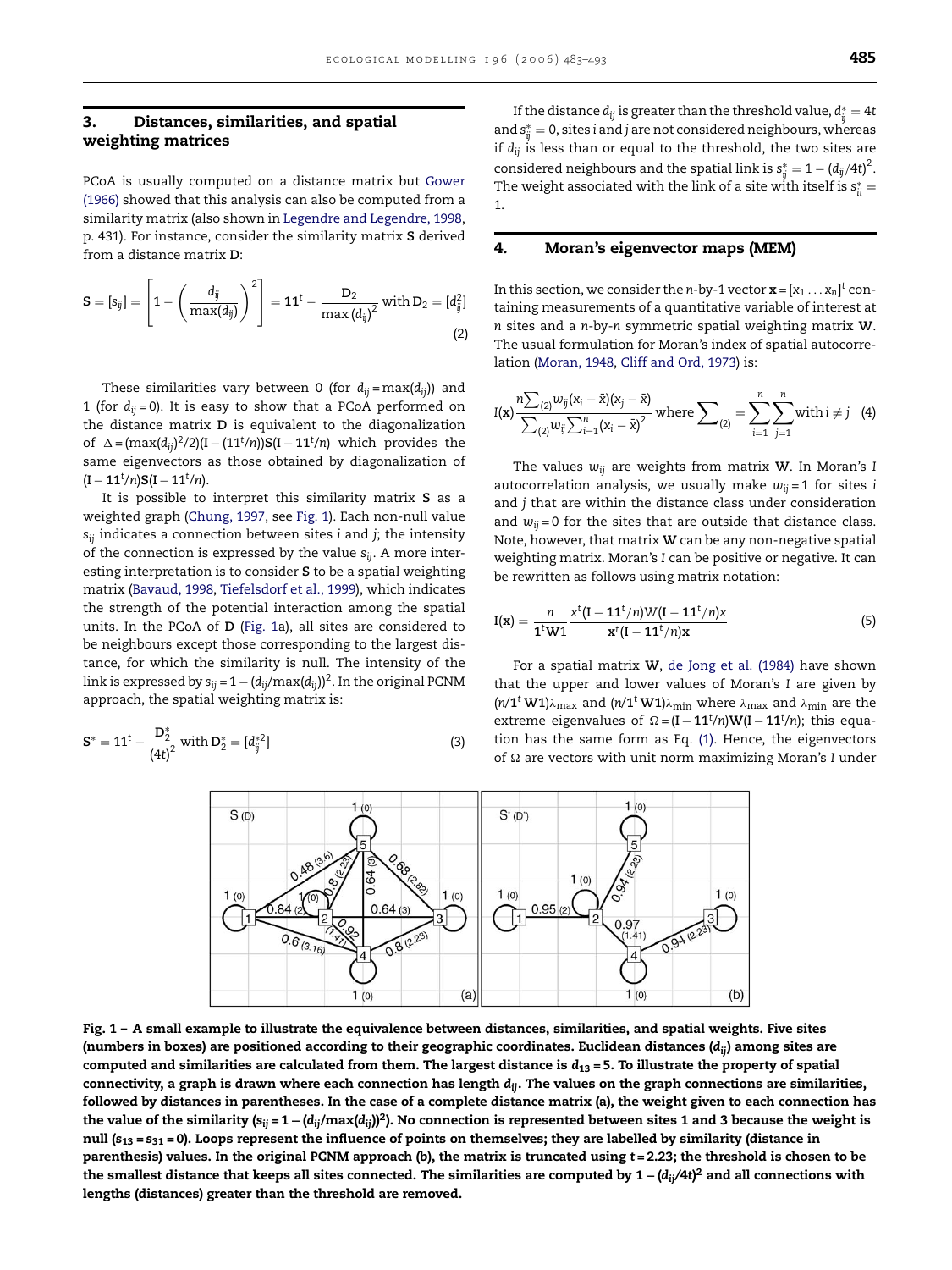the constraint of orthogonality. The eigenvalues of this matrix are equal to Moran's *I* coefficients of spatial autocorrelation (post-multiplied by a constant), and similarly they can be either positive or negative. Eigenvectors associated with high positive (or negative) eigenvalues have high positive (or negative) autocorrelation and describe global (or local) structures; (this point of view of local and global structures was developed in [Thioulouse et al., 1995\).](#page-10-0) The eigenvectors associated with eigenvalues with extremely small absolute values correspond to spatial autocorrelation with low intensity and are not suitable for defining spatial structures. In this context, the PCNM base functions are particular cases of Moran's eigenvector maps (hereafter referred to as MEM), thus maximizing spatial autocorrelation with respect to the spatial weighting matrix defined by **S**\* . As the construction of the matrix **S**\* is deduced from the computation of the matrix of geographical distances, PCNM can be seen as distance-based eigenvectors maps (DBEM). MEM is a general framework which consists in the diagonalization of a spatial weighting matrix, DBEM is a particular case of this framework where the spatial weighting matrix is defined with distances and PCNM method is a particular case of DBEM (PCNM ⊂ DBEM ⊂ MEM).

# **5. Notes on the original PCNM approach**

We have shown that the PCNM approach is closely related to Moran's index of spatial autocorrelation. This observation provides elements that will help improve the original method proposed by [Borcard and Legendre \(2002\).](#page-9-0) As shown in the previous section, negative eigenvalues correspond to negative autocorrelation and their associated eigenvectors can be used to describe local structures. These structures can be produced by biotic processes such as species territoriality and competition. Hypotheses involving these types of ecological processes have rarely been tested, however. Scaling the eigenvectors to lengths  $\sqrt{\lambda_k}$ , as done in PCoA, must be avoided in order to retain these "negative" eigenvectors which, otherwise, would become imaginary. In any case, there is no need for such scaling of the PCNM base functions because predictors can be standardized or rescaled to unity before regression or multivariate analysis without any effect on the explanatory power (measured by  $R^2$  or AIC) or the fitted values. Eigenvectors associated with eigenvalues having small absolute values are lightly spatially structured. Their role as spatial predictors is dubious and it could be useful to remove them before subsequent analyses. Since the eigenvalues are linearly related to Moran's *I*, one might consider testing this index (by permutation procedures) for each eigenvector and keeping only those that represent significant spatial autocorrelation.

A second aspect concerns the diagonal terms of the spatial weighting matrix in PCNM analysis. In the classical formulation of Moran's *I*, the summation of quantities is limited to  $i \neq j$ . This means that only spatial weighting matrices that have zeros on the diagonal are considered. [Bavaud \(1998\)](#page-9-0) related spatial weighting matrices to Markov chains and considered the possibility of having non-zero values on the diagonal. Note, however, that this option introduces the influence of a point on itself when computing autocorrelation. Although, from a theoretical point of view, this statement may seem difficult to justify in most cases, in practice, the influence of a non-zero diagonal can easily be assessed and discounted. Consider a symmetric matrix **W** with zero diagonal: the diagonalization of = (**<sup>I</sup>** <sup>−</sup> **<sup>11</sup>***<sup>t</sup>* /*n*)**W**(**<sup>I</sup>** <sup>−</sup> **<sup>11</sup>***<sup>t</sup>* /*n*) produces eigenvectors **u***i*. associated with eigenvalues  $\lambda_i$ . If we consider that a point may have influence on itself, as in the original PCNM approach (the values  $s_{ii}^*$  on the loops are 1 in [Fig. 1b](#page-2-0)), the matrix to consider becomes (**<sup>I</sup>** <sup>−</sup> (**11**<sup>t</sup> /*n*))(**W**<sup>+</sup> **<sup>I</sup>**)(**<sup>I</sup>** <sup>−</sup> (**11***<sup>t</sup>* /*n*)) which can be rewritten as  $(I - (11^t/n))W(I - (11^t/n)) + (I - (11^t/n)) = \Omega + (I - (11^t/n)).$  The matrix  $\Omega + (\mathbf{I} - (11^t/n))$  is doubly centred therefore their eigenvectors are centred. It can easily be shown that the eigenvectors of  $\Omega + (\mathbf{I} - (11^t/n))$  are  $\mathbf{u}_i$  associated with eigenvalues that are  $\lambda_i$  + 1. Hence, eigenvectors with moderate negative autocorrelation ( $\lambda_i$ < $-1$ ) computed from W correspond to positive autocorrelation when the spatial weighting matrix is defined as **W**+ **I**. This explains why the original PCNM approach produces a maximum of 2*n*/3 positive eigenvalues in the case of *n* equidistant sites along a straight line, while one would expect to obtain an equal number of positive and negative eigenvalues.

Lastly, our interpretation of the PCNM approach facilitates the understanding of the proposition to multiply the threshold value *t* by a factor of 4. [Borcard and Legendre \(2002\)](#page-9-0) justify this choice by the fact that they "*observed that beyond a factor of four times the threshold for the 'large' distances*, *the principal coordinates remain the same to within a multiplicative constant'*. In the PCNM approach, the spatial link between two neighbours *i* and *j* (from Eq. [\(3\)\) i](#page-2-0)s expressed by

$$
s_{ij}^* = 1 - \left(\frac{d_{ij}}{4t}\right)^2 \tag{6}
$$

The stability empirically observed by [Borcard and Legendre](#page-9-0) [\(2002\)](#page-9-0) is due to the fact that when the factor is sufficiently high (say 4), the second term of the spatial weighting function (Eq. (6)) is very small, and the spatial link between two neighbours tends to 1. Hence, PCNM eigenvectors are very close to MEM of a binary weighting matrix defined using a distance criterion  $(w_{ij} = 1 \text{ if } d_{ij} \leq t$ , and 0 otherwise).

#### **6. Choice of a spatial weighting matrix**

Our interpretation of PCNM base functions as a particular case of MEM generalizes the original approach because "*the use of a generalised weighting matrix [*...*] allows the investigator to choose a set of weights which he deems appropriate from prior considerations. This allows great flexibility*" ([Cliff and Ord, 1973,](#page-9-0) p. 12). Indeed, the spatial weighting matrix can be defined in different ways according to particular ecological hypotheses of interest and their spatial interactions ([Sokal, 1979\).](#page-10-0) The spatial weighting matrix  $W = [w_{ij}]$  can be seen as the Hadamard product (element-wise product) of a connectivity matrix **B** = [*bij*] by a weighting matrix  $A = [a_{ij}]$  (i.e.,  $[w_{ij}] = [b_{ij}a_{ij}]$ ). The connectivity matrix **B** is binary, where a connection value of 1 is given for two sites that are connected (neighbours) and 0 otherwise. It can be constructed using distance criteria (select a distance threshold and connect all points that are within that distance of each other), or more sophisticated procedures such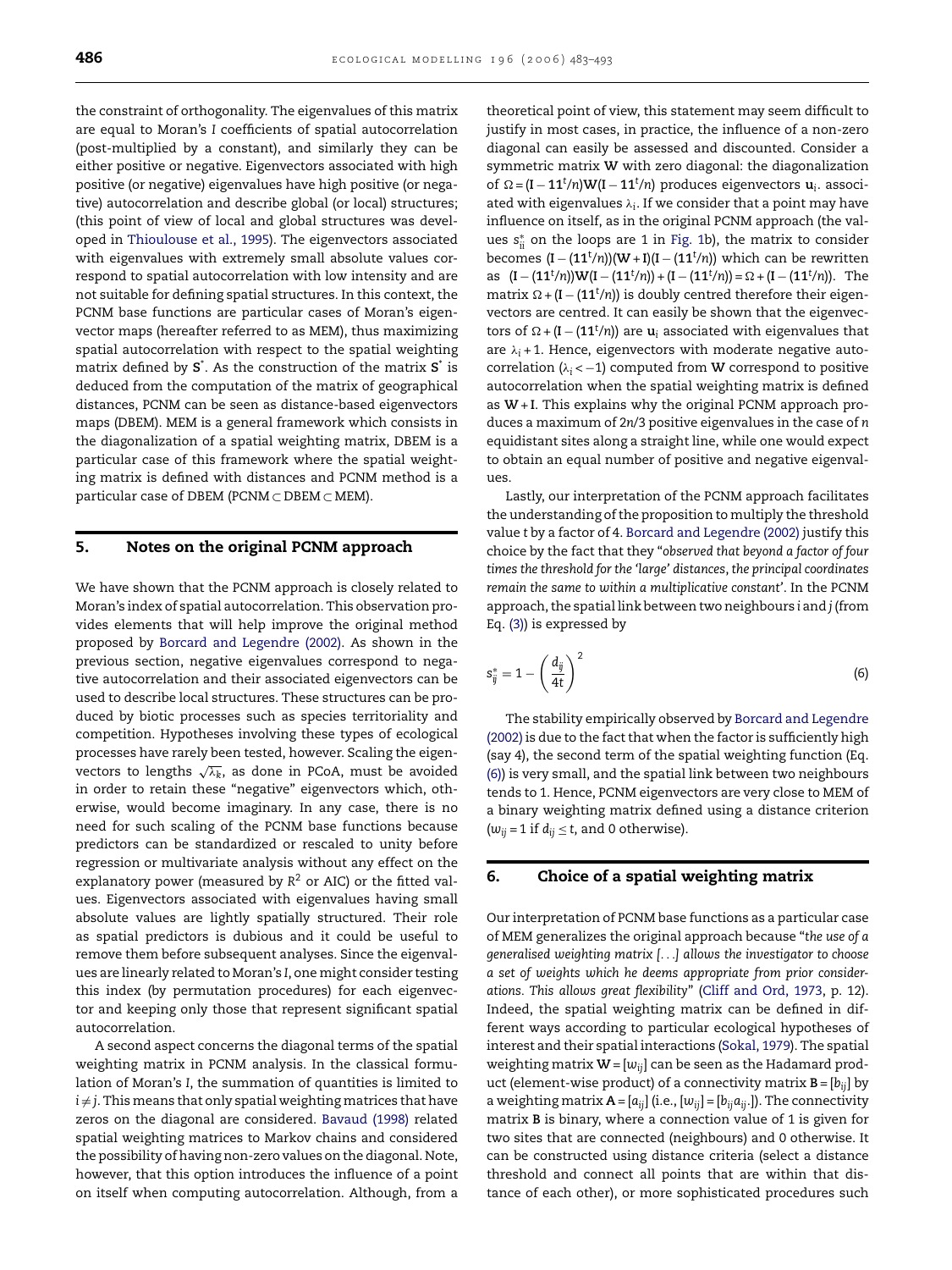as the Delaunay triangulation, Gabriel graph, relative neighbourhood graph, sphere of influence, or minimum spanning tree [\(Jaromczyk and Toussaint, 1992,](#page-10-0) [Legendre and Legendre,](#page-10-0) [1998,](#page-10-0) p. 752). Matrix **A** can be used to weight the connections defined in **B** and make **W** more realistic. For instance, we can introduce the notion of geographic similarity in **A** using 1 − (*dij*/max(*dij*)), which varies linearly with the geographic distance ([Aubry, 2000\).](#page-9-0) In population genetics, [Sokal \(1979\)](#page-10-0) tried several non-linear transformations of the distances as weights  $\mathbf{A}(d_{ij}^k, d_{ij}^{-k}, \ln(d_{ij}))$ .

The choice of a spatial weighting matrix is a critical step because it can greatly influence the results of spatial analyses [\(Tiefelsdorf et al., 1999\).](#page-10-0) In the case of regular sampling (e.g., a regular grid), structures defined by eigenvectors are roughly similar for different definitions of **W**. For irregular distributions of sites, however, the number of positive/negative eigenvalues and the spatial structures described by their associated eigenvectors are greatly influenced by the spatial relationships defined in **W**. For a given sampling scheme, various types of connections (**B**) and weighting functions (**A**) may lead to very different spatial structures displayed by eigenvectors. This point is illustrated by Fig. 2, which is described in the next paragraph. In a study reviewing the use of different forms of weighting matrices for spatial autoregressive modelling, [Griffith \(1995\)](#page-9-0) and [Griffith and Lagona \(1998\)](#page-9-0) have shown that a parsimonious specification (i.e., small number of neighbours) of the relationships among sites is to be preferred. In the original PCNM approach, **B** is based on a distance criterion and **A** is defined by the function  $1 - (d_{ij}/4t)^2$ .

The structure of **B** is very sensitive to the distribution of sites and the shape of the PCNM base functions may, then, be greatly influenced by the sampling design. We illustrate this observation by considering two irregular samples of 100 sites along a transect (Fig. 2). The PCNM base functions obtained for these two samples display very different spatial structures and are only slightly correlated ( $r_{1a,1b} = 0.28$ ,  $r_{2a,2b} = 0.30$ ). A parsimonious specification of **B** (two consecutive points on the transect are neighbours) with  $A = [1 - (d_{ij}/max(d_{ij}))]$ , as suggested by [Griffith and Lagona \(1998\),](#page-9-0) produces eigenvectors that are more robust relative to the spatial distribution of the sampling sites. Indeed, Pearson correlations show that a firstneighbour connection (of the minimum spanning tree type) is less sensitive to variations in the sampling design  $(r_{3a,3b} = 0.93,$  $r_{4a,4b} = 0.98$ ).

*Recommendation*. The choice of the spatial weighting matrix **W** is the most critical step in spatial analysis. This matrix is a model of the spatial interactions recognized among the sites, all other interactions being excluded. In some cases, a theory-driven specification can be adopted, and the spatial weighting matrix can be constructed based upon biological



**Fig. 2 – Comparisons of the eigenvectors obtained for two different spatial weighting matrices. Two irregular samples of 100 sites randomly positioned along a straight line are considered (a and b). For each sample, the first (1) and fifteenth (2) eigenvectors obtained by the original PCNM approach are presented. The first (3) and fifteenth (4) Moran's eigenvectors (MEM) are also given for a spatial weighting matrix, corresponding to a minimum spanning tree (MST), where only** consecutive points along the transect are considered neighbours, with weights equal to  $1 - (d_{ii}/\text{max}(d_{ii}))$ .  $r_{1a,1b} = 0.28$ ,  $r_{2a,2b}$  = 0.3,  $r_{3a,3b}$  = 0.93,  $r_{4a,4b}$  = 0.98. In each panel, the dotted line indicates the ordinate zero. Note how site positioning is **less influential in the case of MST.**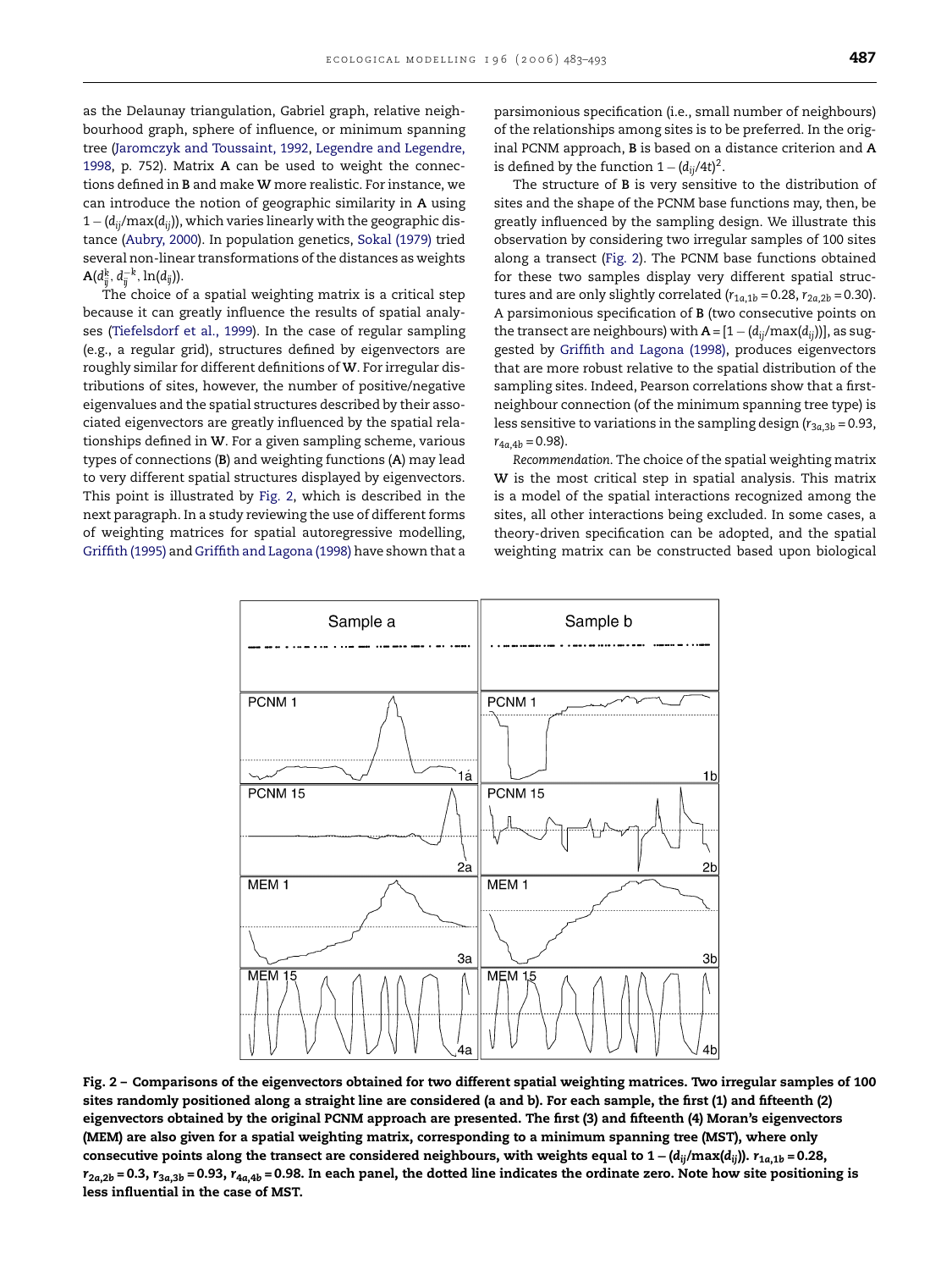considerations (propagation process, [Sokal and Oden, 1978,](#page-10-0) e.g., patch size, [Hanski, 1994, d](#page-10-0)ispersion capability, [Knapp et](#page-10-0) [al., 2003\).](#page-10-0) [Olden et al. \(2001\),](#page-10-0) for instance, discussed a variety of isolation distances; some of them may reflect better the challenges encountered by fish while dispersing. In most situations, however, the choice of a particular matrix may become rather difficult and a data-driven specification could then be applied. Under this latter approach, the objective is to select a configuration of **W** that results in the optimal performance of the spatial model [\(Getis and Aldstadt, 2004\).](#page-9-0) In the case of multiple linear regression of a response variable **y** on a set of explanatory variables **X**, the efficiency of the model can be assessed, for instance, by the Akaike information criterion (AIC). For standard linear models, we have:

$$
AIC = -n \log \left(\frac{RSS}{n}\right) + 2K\tag{7}
$$

where RSS is the residual sum of squares, *K* is the number of parameters in the fitted model and *n* represents the number of sites. When the sample size *n* is small, a bias correction is needed [\(Hurvich and Tsai, 1989\) a](#page-10-0)nd the corrected AIC becomes:

$$
AIC_{c} = \frac{AIC + 2K(K + 1)}{(n - K - 1)}
$$
(8)

The lowest value of  $AIC_c$  identifies the best model. For the case of a multivariate response **Y** (e.g., multiple species) as found in canonical analysis (e.g., RDA, CCA), an AIC-like criterion has recently been proposed ([Godinez-Dominguez and](#page-9-0) [Freire, 2003\).](#page-9-0) It requires a multivariate analogue to the univariate RSS, which is computed for redundancy analysis (RDA) by

$$
RSS = trace(YtY) - trace(\hat{Y}t\hat{Y})
$$
\n(9)

where **Yˆ** = **X**(**X***<sup>t</sup>* **X**) <sup>−</sup>**X***<sup>t</sup>* **Y** contains the regression fitted values.

A procedure based on  $AIC<sub>c</sub>$  can easily be implemented to decide which is the best weighting matrix among a number of suitable options. Our proposed approach consists of three main steps:

- (1) Define a set of possible spatial weighting matrices.
- (2) For each candidate:
	- Compute MEM and store them, by columns, in a matrix  $U$   $(n \times p)$ .
	- Select the model with the lowest  $AIC_c$ . Note that this task is facilitated by the orthogonality of MEM because  $\mathbf{w} = \text{can rewrite } \text{RSS} = \text{trace}(\mathbf{Y}^{\mathsf{T}}\mathbf{Y}) - \sum_{i=1}^{p} \text{trace}(\mathbf{Y}^{\mathsf{T}}\mathbf{u}_{i}\mathbf{u}_{i}^{\mathsf{T}}\mathbf{Y}).$ Each eigenvector  $\mathbf{u}_i$  reduces RSS by the value trace(**Y**<sup>t</sup> **u**i**u**<sup>t</sup> i **Y**). To obtain the best model for a given **U**, we must:

Sort the eigenvectors in descending order according to their associated values trace( $Y^t u_i u_i^t Y$ ).

Enter the eigenvectors from the sorted list, one by one, in the model. We obtain  $p$  models with  $K = 1, 2, \ldots, p$ variables.

Compute  $AIC_c$  for each model.

Select the model with the lowest  $AIC<sub>c</sub>$ .

(3) Select the spatial weighting matrix corresponding to the model with the lowest  $AIC<sub>c</sub>$ .

This data-driven approach selects the best matrix **W** according to *AICc*. A complete example of this approach is presented next.

#### **7. Ecological illustration**

Here we illustrate the use of MEM and the data-driven process for selection of the spatial weighting matrix with a real data set. We re-examine data concerning the distribution of oribatid mites in the peat blanket of a bog lake. This data set has been used to illustrate the variation partitioning method with space modelled as a third order polynomial of geographic coordinates [\(Borcard et al., 1992; Borcard and Legendre, 1994\)](#page-9-0) as well as the original PCNM approach ([Borcard and Legendre,](#page-9-0) [2002; Borcard et al., 2004\).](#page-9-0) The community has been described by the abundances of 35 mite species in 70 soil cores. Prior to the analyses reported here, the species data were Hellingertransformed [\(Legendre and Gallagher, 2001\)](#page-10-0) and detrended by multiple linear regression on geographic coordinates to remove the effect of a linear gradient; see [Borcard et al. \(2004\)](#page-9-0) for details.

We tested different types of spatial weighting matrices using the data-driven procedure presented above. Five ways of defining neighbouring [\(Jaromczyk and Toussaint, 1992\)](#page-10-0) relationships were used (matrix **B**): Delaunay triangulation (**tri**), Gabriel graph (**gab**), relative neighbourhood graph (**rel**), minimum spanning tree (**mst**) and distance criterion (**dnn**). For the last approach, two sites *i* and *j* were considered as neighbours if  $d_{ii} < \gamma$ . In this case, ten values of the parameter  $\gamma$  evenly distributed between 1.011 m and 4 m were considered. The lowest value in this range (1.011 m) is the lowest value that keeps all sites connected; it corresponds to the longest edge of the minimum spanning tree constructed using geographic distances. The highest value (4 m) has been deduced from an empirical multivariate variogram [\(Wagner, 2003\) o](#page-10-0)f the transformed species data ([Fig. 3\).](#page-6-0) This multivariate extension is simply the sum of the empirical univariate variograms for all species. The chosen value corresponds to the highest distance at which the variogram is significant.

We assume that the ecological similarity between two sites is higher for site pairs that are spatially closer. This assumption must be taken into account when constructing the spatial weighting matrix **W**. To achieve this goal, spatial weights are defined using monotonic decreasing functions varying with distance. Three functions have been considered in this example: a linear ( $f_1 = 1 - d_{ij}/\text{max}(d_{ij})$ ), a concave-down  $(\mathbf{f}_2 = 1 - (d_{ij}/\text{max}(d_{ij}))^{\alpha})$ , and a concave-up function  $(\mathbf{f}_3 = 1/d_{ij}^{\beta})$ . We considered the sequence of integers between 2 and 10 for  $\alpha$ , and between 1 and 10 for  $\beta$ . The case  $\alpha = 1$  corresponds to the linear weighting function  $f_1$ .

We computed MEM for the five types of binary connectivity matrices (**bin**) and for all combinations of these connectivity matrices with the three weighting functions. We used our data-driven specification procedure to identify the best spatial weighting matrix according to AIC<sub>c</sub>. For each combination of a type of connectivity and a weighting option, we only report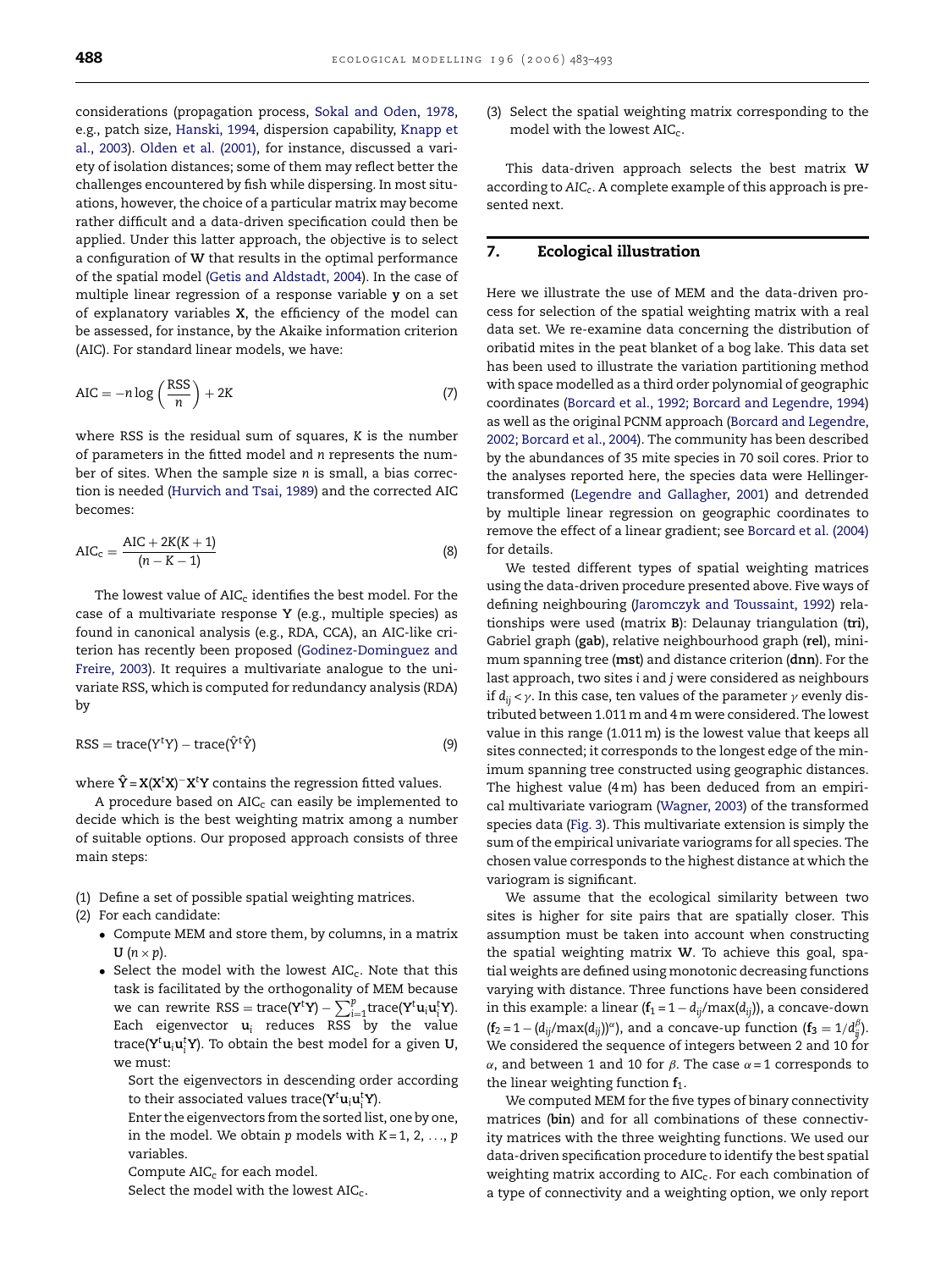<span id="page-6-0"></span>

**Fig. 3 – Empirical multivariate variogram of the oribatid mite community data. The variogram was computed with 14 distances classes of 0.69m in width. The dotted line corresponds to half the maximum distance between sites, beyond which the variogram is not interpretable. The dashed line indicates the total inertia of the oribatid mite community data. For the** *k***-th distance class, the envelope corresponds to the 0.025/14 and 1-0.025/14 quantiles (Bonferroni correction) of the distribution of 1000 variograms obtained after permutation of the species data. For each distance class, the numbers in bold above the** *x***-axis indicate the number of sites used in the computation of the variogram; numbers in parentheses indicate the number of unique pairs of sites that fall into each distance class; significant values are indicated by filled symbols.**

the values of  $\alpha$ ,  $\beta$  and/or  $\gamma$  producing the best model, as well as the corresponding value of  $AIC<sub>c</sub>$ . We also included in our procedure the original PCNM (**pcnm**), a third-order polynomial of the geographic coordinates (**poly**), and a set of random orthogonal vectors (**rnd**).

The results are summarized in [Table 1.](#page-7-0) The best spatial weighting matrix, corresponding to the lowest value of AICc, was constructed with a distance criterion (**dnn**) using  $y = 2.67$  m as the cut-off value and with the concave-down weighting function  $f_2$  with  $\alpha = 3$ . Results of original PCNM analysis are better than those of a third-order polynomial, but many of the other spatial weighting matrices produced a better fit. The highest value of  $AIC_c$  was obtained with orthogonal random vectors, indicating that all methods provide fits better than chance alone. The best model for the **dnn-bin** option according to AIC<sub>c</sub> was obtained with  $y = 2.01$ . This value corresponds to the last distance where significant positive autocorrelation was obtained in the variogram (Fig. 3). This element confirms the ability of  $AIC_c$ to select the "best" model. For the other weighting functions with **dnn** connectivity, no relationship can be found between values of  $\gamma$  and the variogram because the computation of this variogram is based on a binary weighting function.



**Fig. 4 – Proportion of the explained variation of the oribatid community as a function of the number of orthogonal vectors included in the model. Results are represented for a set of random orthogonal vectors (rnd), original PCNM (pcnm), and MEM of the best spatial weighting matrix** selected by the data-driven procedure (dnn and f<sub>2</sub>). For each set of predictors, the best model according to AIC<sub>c</sub> is **represented by a large empty symbol. Predictors are included in the model according to their associated values trace(Y<sup>t</sup> uiu<sup>t</sup> i Y) ensuring that the fit obtained with** *k* **explanatory variables is the best one for a model of that rank.**

The improvement due to the new approach is illustrated in Fig. 4. The data-driven procedure selected a model that increased the part of variation explained by space compared to the original PCNM approach. For a model containing 7 explanatory variables (number of variables of the best model according to  $AIC<sub>c</sub>$ ), space explained 31.4% of the variation of the oribatid mite community with the original PCNM approach and 36.2% with the **dnn**-**f**<sup>2</sup> option. For a model with 8 variables (number of variables of the best model with PCNM as predictors, according to  $AIC<sub>c</sub>$ ) these values increase to 34.2% and 38.4% respectively.

#### **8. Relationships with other eigenvector-based approaches**

The new interpretation of the PCNM approach provided in this paper highlights relationships with other existing approaches. For instance, if all sites are connected (i.e., ∀*i*, *j* [*bij*] = 1) and **A** = [1−(*dij*/max(*dij*))], the approach is equivalent to a PCoA based on  $\sqrt{d_{ij}}$ , proposed by [Critchley \(1978\)](#page-9-0) as an alternative to multi-dimensional scaling. In the context of spatial analyses, Méot et al. (1993) diagonalized **Dw** − **W** where  $D_w = Diag(p_i)$  is a diagonal matrix containing the row sums of  $\mathbf{W}\ \left( p_i = \sum_{j=1}^n \mathbf{W}_{ij} = \sum_{i=1}^n \mathbf{W}_{ij} \right)$ . This diagonalization allowed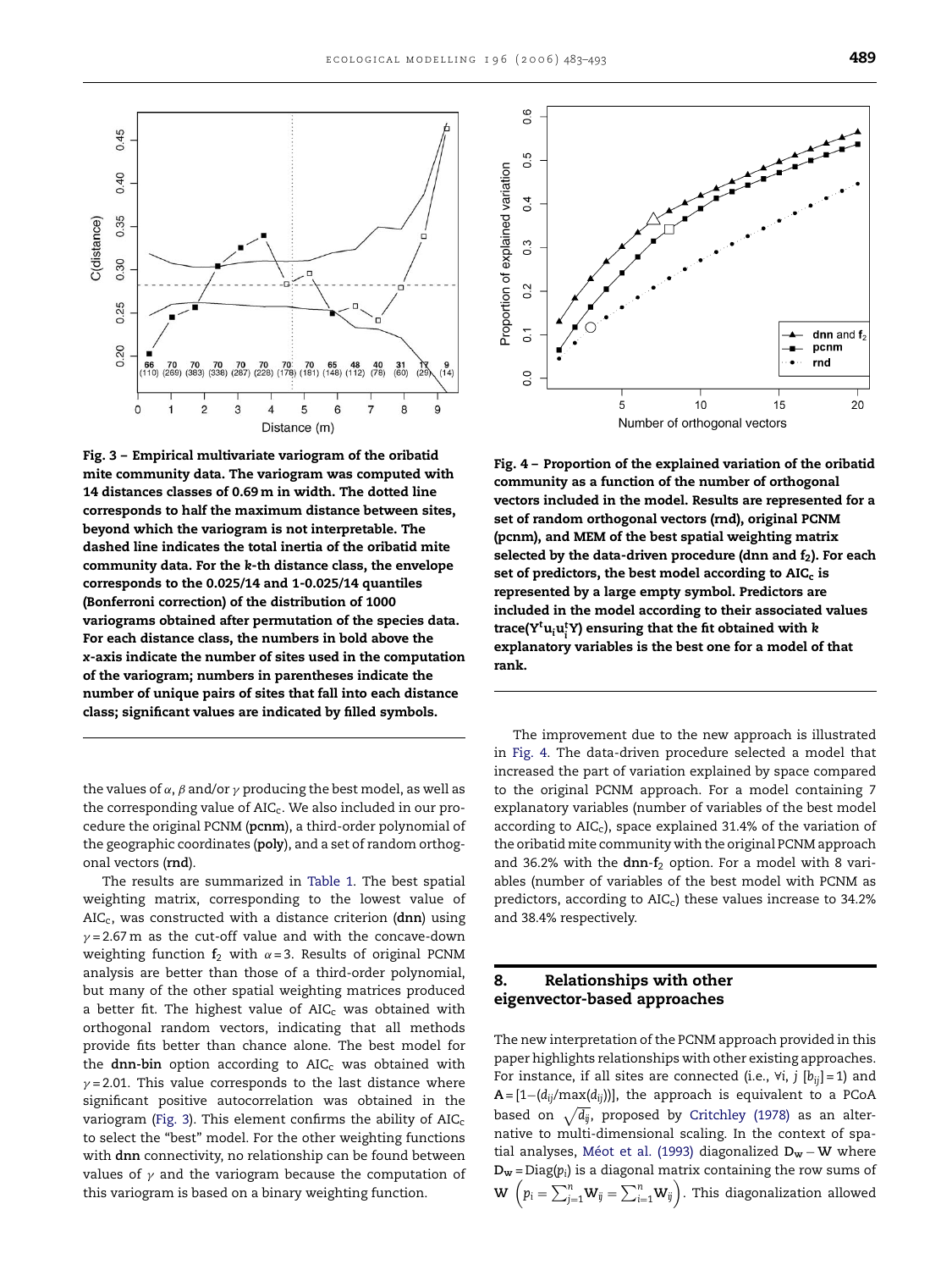<span id="page-7-0"></span>

| Table 1 – Results of the procedure for the data-driven specification of the spatial weighting matrix for the oribatid mite<br>data set |                       |                        |                                      |                            |
|----------------------------------------------------------------------------------------------------------------------------------------|-----------------------|------------------------|--------------------------------------|----------------------------|
| Connectivity                                                                                                                           | Weighting<br>function | AIC <sub>c</sub>       | Best model<br>Number of<br>variables | Values of<br>parameters    |
| tri                                                                                                                                    | bin                   | $-95.19$               | 5                                    |                            |
|                                                                                                                                        | f1                    | $-96.71$               | 6                                    |                            |
|                                                                                                                                        | f2                    | $-96.22$               | 6                                    | $\alpha = 10$              |
|                                                                                                                                        | f3                    | $-96.83$               | $\overline{7}$                       | $\beta = 1$                |
| gab                                                                                                                                    | bin                   | $-96.09$               | 9                                    |                            |
|                                                                                                                                        | f1                    | $-97.70$               | 9                                    |                            |
|                                                                                                                                        | f2                    | $-98.55$               | $\,8\,$                              | $\alpha = 3$               |
|                                                                                                                                        | f3                    | $-92.88$               | 9                                    | $\beta = 1$                |
| rel                                                                                                                                    | bin                   | $-99.22$               | 8                                    |                            |
|                                                                                                                                        | f1                    | $-97.10$               | 9                                    |                            |
|                                                                                                                                        | f2                    | $-97.01$               | 8                                    | $\alpha = 5$               |
|                                                                                                                                        | f3                    | $-94.01$               | 9                                    | $\beta = 1$                |
| mst                                                                                                                                    | bin                   | $-98.92$               | 6                                    |                            |
|                                                                                                                                        | f1                    | $-97.02$               | 8                                    |                            |
|                                                                                                                                        | f2                    | $-98.29$               | 5                                    | $\alpha = 5$               |
|                                                                                                                                        | f3                    | $-95.43$               | $\overline{7}$                       | $\beta = 1$                |
| dnn                                                                                                                                    | bin                   | $-100.56$              | 5                                    | $y = 2.01$                 |
|                                                                                                                                        | f1                    | $-101.99$              | 6                                    | $y = 3.66$                 |
|                                                                                                                                        | f2                    | $-102.70$ <sup>*</sup> | 7                                    | $y = 2.67$ ; $\alpha = 3$  |
|                                                                                                                                        | f3                    | $-100.51$              | 8                                    | $\gamma = 1.01; \beta = 1$ |
| Other approaches                                                                                                                       |                       |                        |                                      |                            |
| pcnm                                                                                                                                   |                       | $-97.85$               | 8                                    |                            |
| poly                                                                                                                                   |                       | $-95.78$               | 6                                    |                            |
| rnd                                                                                                                                    |                       | $-89.62$               | 3                                    |                            |

For each combination of a type of connectivity and a weighting option, we only report the values of or,  $\alpha$ ,  $\beta$  and/or  $\gamma$  producing the best model according to AIC<sub>c</sub> See text for details. The lowest value of AIC<sub>c</sub> ( $\dot{}$ ) identifies the best spatial weighting matrix.

them to maximize (or minimize) Geary's index of spatial autocorrelation ([Geary, 1954\).](#page-9-0) When the neighbouring weights are uniform ( $\forall i, p_i = 1/n$ ), their method is equivalent to minimizing (or maximizing) Moran's *I*. In this approach, only binary spatial weighting matrices are considered (i.e., ∀*i*, *j* [*aij*] = 1). Another attempt due to [Griffith \(1996\)](#page-9-0) is based on the diagonalization of  $\Omega$  to obtain eigenvectors maximizing Moran's *I*. Hence, our interpretation of PCNM is strictly equivalent to Griffith's approach. Note, however, that his work mainly used binary spatial weighting matrices.

## **9. MEM and spatial modelling**

Autocorrelation is often related to a statistical problem because it introduces biases in standard statistical inference methods. Because the value observed at one site is influenced by the values at neighbouring sites, these values are not independent of one another. Since individual observations convey information about their neighbours, the number of degrees of freedom for a given set of observations may be reduced. That is the reason why, in the presence of positive autocorrelation, statistical tests become too liberal (the null hypothesis is rejected more often that it should). This problem has been well studied in the context of correlation analysis [\(Bivand,](#page-9-0) [1980,](#page-9-0) [Clifford et al., 1989,](#page-9-0) [Dutilleul, 1993\),](#page-9-0) linear regression (e.g., [Cliff and Ord, 1981\)](#page-9-0) or analysis of variance ([Legendre et](#page-10-0) [al., 1990\).](#page-10-0) The problem of spatial autocorrelation can be handle in two ways: (i) the statistical method can be modified in order to take autocorrelation into account or (ii) the spatial dependency between observation can be removed; following that, a classical statistical method is used (spatial filtering).

In the context of linear regression, various approaches have been developed to take spatial autocorrelation into account. The linear model can be fully described in a matrix form: **y** = **Xb** + **e** with **e** ~  $N(0, V)$  and  $V = \sigma^2 I$ . The ordinary least squares (OLS) procedure allows the estimation of **b** by minimizing  $\sum\limits_{}^{}e_{\mathrm{i}}^{2}.$  An explicit assumption of the OLS procedure is that the variance-covariance matrix **V** is of the form  $\sigma^2 I$ . The generalized least squares (GLS) procedure allows users to deal with the more general situation in which  $V = \sigma^2 D$ , where  $D \neq I$ . If **V** is a symmetric matrix with a positive determinant, GLS can be treated as an OLS problem  $y^* = X^*b + e$  using the  $\tan{t}$  transformed variables  $y^* = P^{-1}y$  and  $X^* = P^{-1}X$  where  $D = P^tP$ . In the case of spatially autocorrelated errors, a GLS procedure can be used if the autocorrelation structure is known. The simultaneous scheme for error autocorrelation (SAR-error) assumes that **y** = **Xb** + **e** where **e** =  $\rho$ **We** + **u** and **u** ∼  $N(0, \sigma^2 I)$ . The SAR-error model can be rewritten  $y = Xb + \rho Wy - \rho Wxb + u$  and is equivalent to the GLS problem **y** = **Xb** + **e** where **e** ∼ *N*(**0**,**V**) and  $V = \sigma^2((I - \rho W^t)(I - \rho W^t))^{-1}$ . Removing the term  $\rho$ WXb from a SAR-error model results in the simpler autoregressive response model (SAR-lag)  $\mathbf{y} = \mathbf{X}\mathbf{b} + \rho \mathbf{W}\mathbf{y} + \mathbf{u}$  where  $\mathbf{u} \sim \mathbf{N}(\mathbf{0}, \mathbf{v})$  $\sigma^2$ **I**). An alternative to SAR is the conditional scheme model (CAR) in which  $V = \sigma^2 (I - \rho W^t)^{-1}$ . The reader should consult [Wall \(2004\)](#page-10-0) for a comprehensive description of SAR and CAR,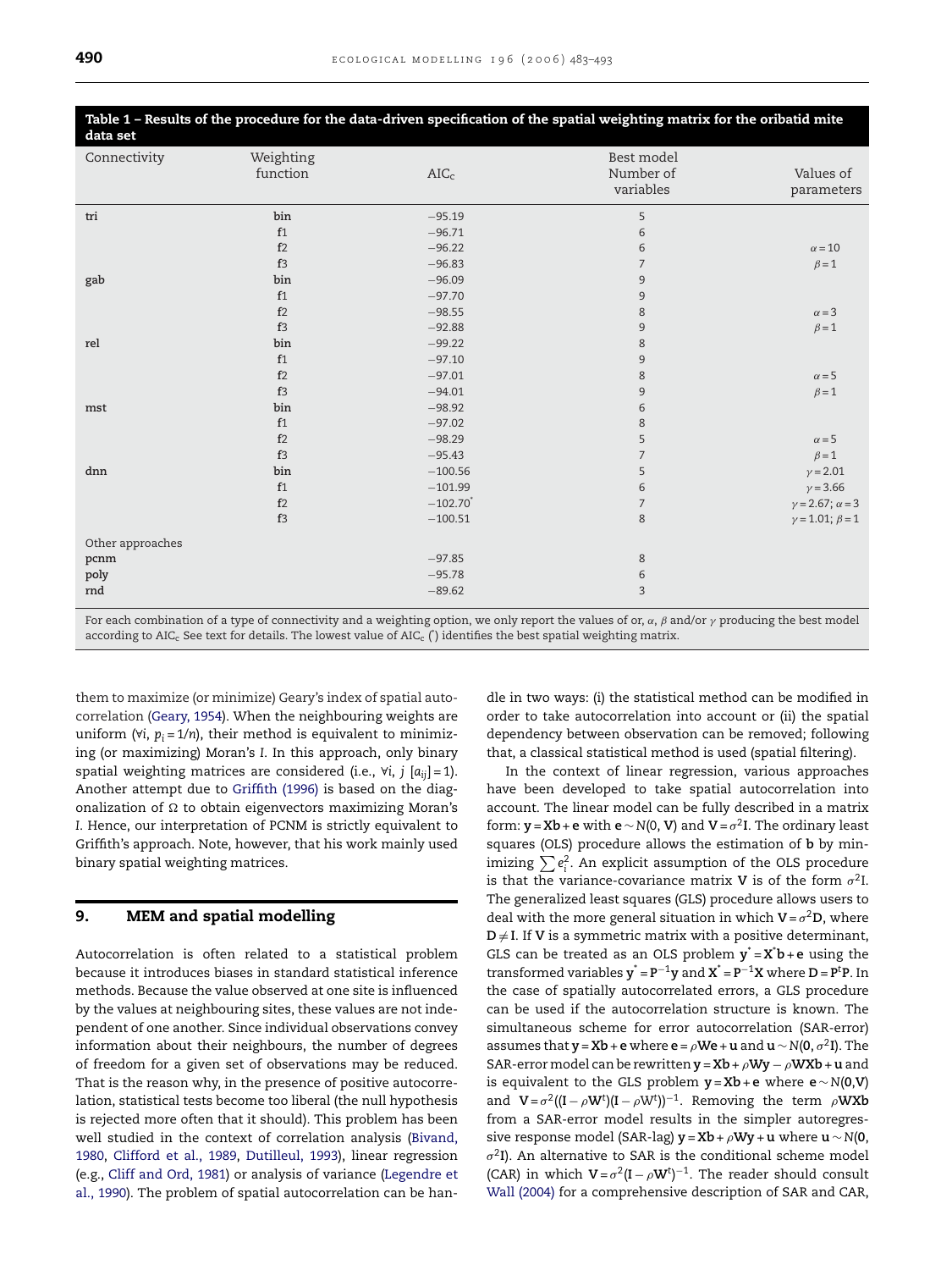and [Lichstein et al. \(2002\)](#page-10-0) for an ecological application. Usually, the spatial weighting matrix **W** is row-standardized (row totals equal to 1) so that  $\rho$  is restricted within the range −1 to 1. The SAR-error model could be fitted if the value of  $\rho$ was known: **V** could be estimated easily and GLS procedure could be used. However, in general,  $\rho$  is not known and must be estimated using a maximum likelihood procedure. A way to avoid this relatively complex numerical procedure is to guess a value of  $\rho$ . For instance, one can assign the maximum possible value  $\rho = 1$  and the SAR-error model can then be rewritten as (**I** −**W**)**y** = (I −**W**)**Xb** +**u**. This approach is often called 'spatial differencing' because the transformed variables (**I** −**W**)**y** and (**I** −**W**)**X** are the differences between observed values and weighted averages (as reflected by **W**) of neigh-bouring values (e.g., [Ord, 1975\).](#page-10-0) If  $\rho$  has to be estimated, the maximum likelihood approach must be carried out. This procedure requires to compute the Jacobian determinant of the *n*-by-*n* matrix **I** −  $\rho$ **W** and is computationally intensive when *n* is large. Many approaches have been proposed to speed up this step using eigendecomposition ([Ord, 1975,](#page-10-0) improved in [Smirnov and Anselin, 2001\),](#page-10-0) LU or Cholesky decomposition [\(Pace, 1997,](#page-10-0) [Pace and Barry, 1997a, 1997b\),](#page-10-0) or approximation functions (e.g., [Barry and Pace, 1999\).](#page-9-0) Theoretically, autoregressive models can be fitted to a variety of response distributions, including binary (autologistic), and Poisson (auto-Poisson). However, the auto-Poisson model can only have negatively autocorrelated errors and is therefore of limited practical use. The autologistic model has been used in several ecological applications (e.g., [Wu and Huffer, 1997\) b](#page-10-0)ut estimation of parameters is impaired by several technical problems [\(Griffith, 2004\).](#page-9-0)

In the context of multivariate analysis (multivariate response **Y**), spatial autocorrelation has rarely been introduced explicitly in statistical models. [Lebart \(1969\)](#page-10-0) introduced spatial differencing in PCA, [Wartenberg \(1985b\)](#page-10-0) proposed a PCA that finds linear combinations of variables maximizing Moran's index of autocorrelation, while developments of multivariate autoregressive models are recent (e.g., [Jin et al.,](#page-10-0) [2005\).](#page-10-0)

[Griffith \(2000b, 2003\)](#page-9-0) and [Getis and Griffith \(2002\)](#page-9-0) suggested the use of eigenvectors as spatial predictors in multiple regression as an alternative to autoregressive models; this suggestion is similar to that of [Borcard and Legendre \(2002\)](#page-9-0) to use PCNM base functions as spatial predictors in multiple regression or canonical analysis. The spatial filtering techniques convert variables that are spatially autocorrelated into spatially independent variables in an OLS regression framework. Advantages of this approach are linked to the use of an OLS technique: OLS regression is simpler than GLS regression, has a well-developed theory, and has available a battery of diagnostic tools that make interpretations easier. Moreover, the eigenvector approach presents the advantage of decomposing the variation into spatial and non-spatial components, and the orthogonality of eigenvectors facilitates the analysis and the understanding of the spatial part. [Getis and Griffith \(2002\)](#page-9-0) demonstrated the efficiency of two approaches of spatial filtering (including the eigenvector approach) and the consistency of their results with those obtained by a spatial autoregressive model. The eigenvector approach has been introduced in the generalized linear modelling framework using Poisson

([Griffith, 2002\) o](#page-9-0)r binomial error ([Griffith, 2004\).](#page-9-0) In this context, spatial filtering is used as an alternative for auto-Poisson and autologistic models. It allows users to deal with negative as well as positive autocorrelation (contrary to the auto-Poisson model) and avoids computational problems related to the estimation of autoregressive models. A major drawback of the eigenvector approach is that it requires the diagonalization of the spatial weighting matrix, which is a computer intensive task for large matrices. Hopefully, [Griffith \(2000a\)](#page-9-0) provided an analytical formulation for eigenvalues and eigenvectors (using cosines and sines) for regular square tessellations. These analytical results are very useful in the case of raster maps (e.g., satellite images) where each pixel is an observation.

#### **10. Future directions**

This paper provides new insights on the original formulation of the PCNM method, and introduces it in the framework of Moran's eigenvector maps. This formalism extends the original PCNM approach by allowing various definitions of spatial weighting matrices and other aspects related to this definition, as well as making it possible to consider negative spatial autocorrelation. Some questions remain to be solved, however. The first one concerns the choice of the eigenvectors to be introduced as spatial predictors in a statistical model. In all applications of PCNM analysis, this choice is done by classical forward selection, which tends to minimize the residual sum of squares (*RSS*). Forward selection is known to underestimate the residual variance ([Freedman et al., 1992\),](#page-9-0) becoming too liberal when there are a large number of candidate regressors ([Westfall et al., 1998\).](#page-10-0) In other words, even if the response variable is not spatially structured, the probability of selecting at least one MEM is greater than the chosen significance level. To solve this problem, [Copas and Long \(1991\)](#page-9-0) proposed a correction of the residual degrees of freedom in the case of orthogonal regression, whereas multiple testing procedures are used by [Westfall et al. \(1998\).](#page-10-0) [Tiefelsdorf and](#page-10-0) [Griffith \(submitted\)](#page-10-0) considered the possibility of basing model selection on the minimization of the spatial autocorrelation of residuals instead of *RSS*. In their approach, the retained model is the one that presented a Moran's *I* for the residual variation below an established threshold. A problem related to this approach is that some eigenvectors included in the model by the Moran's *I* minimization procedure can be non-significant using the *RSS* criterion. A more appropriate method may be to select the relevant spatial predictors with a criterion that will take into account both the fit of the model (*RSS*) and the spatial structure (Moran's *I*). Further work is required to evaluate these different procedures and to extend them to the case of multivariate response variables as in canonical analyses, which are routinely used in ecological research [\(Birks et al.,](#page-9-0) [1996\).](#page-9-0)

Lastly, our approach to Moran's eigenvectors maps is only suitable for symmetric spatial weighting matrices; we assume that the influence of site *i* on site *j* is equal to that of site *j* on site *i*. It could be interesting to extend this approach to non-symmetric spatial weighting matrices. This could be very useful in some ecological problems. For instance, we could take into account different upstream and downstream con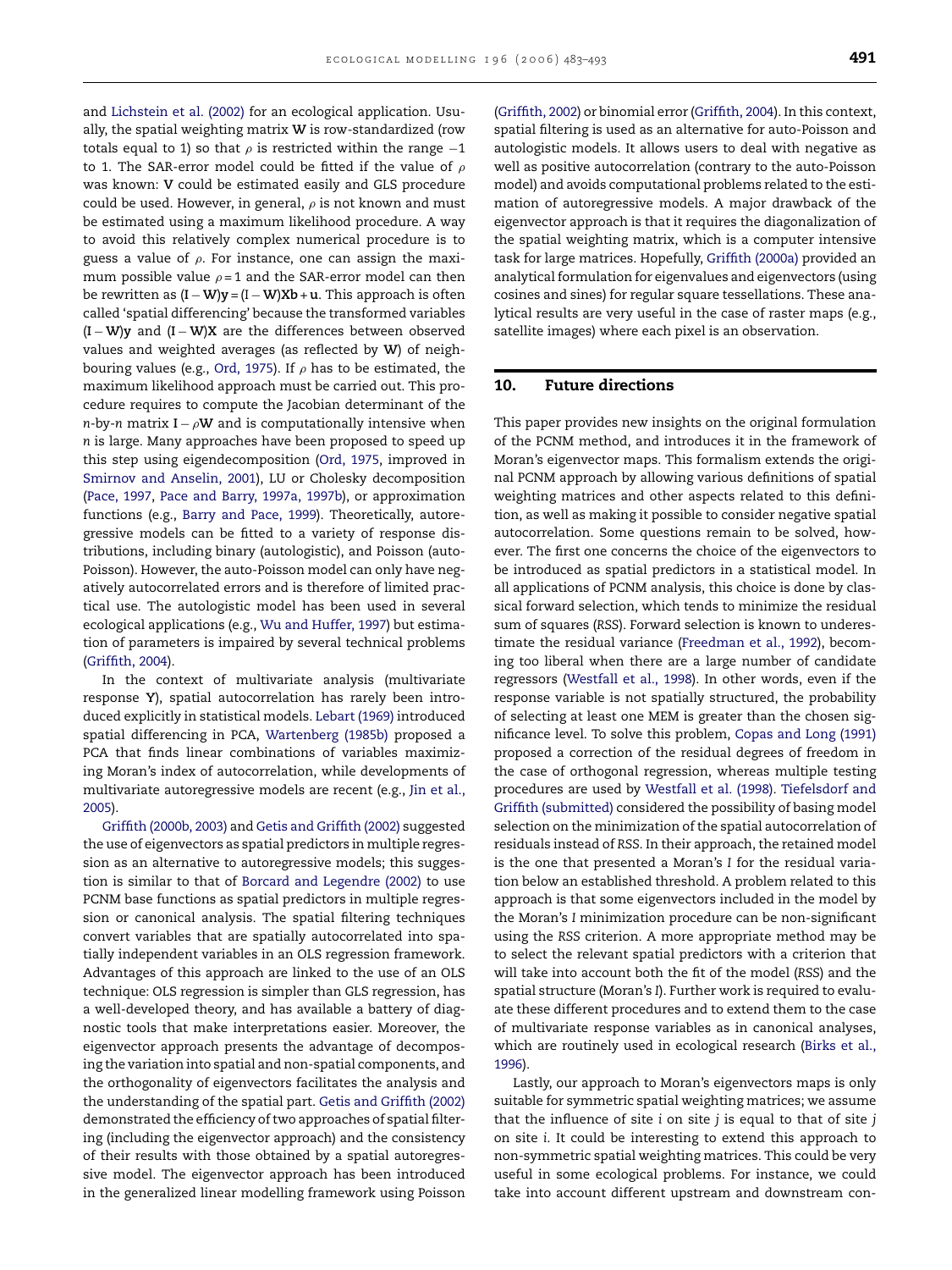<span id="page-9-0"></span>nectivities in river networks. There are many possible avenues for expanding the applications of Moran's eigenvectors analysis. This study is an initiative to clarify the mathematical properties of PCNM analysis and show ecologists that it is a flexible and robust analytical tool for considering ecological data in a spatial context.

#### **11. Supplement**

An R package "spacemakeR" containing functions to perform the analyses presented in the paper is available online. It includes a detailed documentation indicating how to create and manage spatial weighting matrices, compute their Moran's eigenvectors, and use the model selection procedure.

#### **Acknowledgements**

We would like to thank Daniel Borcard and the two reviewers for their comments on our manuscript. This research was supported by NSERC grant OGP0007738 to P. Legendre.

#### references

- Aubry, P., 2000. Le traitement des variables régionalisées en écologie. Apports de la géomatique et de la géostatistique. Thèse de doctorat. Université Lyon I, Lyon.
- Barry, R., Pace, K., 1999. Monte Carlo estimates of the log determinant of large sparse matrices. Linear Algebra Applications 289, 41–54.
- Bavaud, F., 1998. Models for spatial weights: A systematic look. Geogr. Anal. 30, 153–171.
- Birks, H.J.B., Peglar, S.M., Austin, H.A., 1996. An annotated bibliography of canonical correspondence analysis and related constrained ordination methods 1986–1993. Abstr. Bot. 20, 17–36.
- Bivand, R., 1980. A Monte Carlo study of correlation coefficient estimation with spatially autocorrelated observations. Quaest. Geogr. 6, 5–10.
- Blackburn, T.M., Gaston, K.J., 1996a. Spatial patterns in the geographic range sizes of bird species in the New World. Phil. Trans. Roy. Soc. Lond. Ser. B – Biol. 351, 897–912.
- Blackburn, T.M., Gaston, K.J., 1996b. Spatial patterns in the species richness of birds in the New World. Phil. Trans. Roy. Soc. Lond. Ser. B – Biol. 19, 369–376.
- Borcard, D., Legendre, P., 1994. Environmental control and spatial structure in ecological communities: an example using oribatid mites (Acari, Oribatei). Environmental and Ecological Statistics 1, 37–61.
- Borcard, D., Legendre, P., 2002. All-scale spatial analysis of ecological data by means of principal coordinates of neighbour matrices. Ecological Modelling 153, 51–68.
- Borcard, D., Legendre, P., Avois-Jacquet, C., Tuomisto, H., 2004. Dissecting the spatial structure of ecological data at multiple scales. Ecology 85, 1826–1832.
- Borcard, D., Legendre, P., Drapeau, P., 1992. Partialling out the spatial component of ecological variation. Ecology 73, 1045–1055.
- Brind'Amour, A., Boisclair, D., Legendre, P., Borcard, D., 2005. Multiscale spatial distribution of a littoral fish community in relation to environmental variables. Limnol. Oceanogr. 50, 465–479.
- Chung, F.K.R., 1997. Spectral graph theory. American Mathematical Society.
- Cliff, A.D., Ord, J.K., 1973. Spatial autocorrelation. Pion, London.
- Cliff, A.D., Ord, J.K., 1981. Spatial processes. Pion, London.
- Clifford, P., Richardson, S., Hémon, D., 1989. Assessing the significance of the correlation between two spatial processes. Biometrics 45, 123–134.
- Copas, J.B., Long, T., 1991. Estimating the residual error variance in orthogonal regression with variable selection. The Statistician 40, 51–59.

Cormack, R.M., Ord, J.K., 1979. Spatial and temporal analysis in ecology. International Co-operative Publishing House, Fairland.

- Critchley, F., 1978. Multidimensional scaling: a short critique and a new method. In: Corsten, L.C.A., Hermans, J. (Eds.), COMPSTAT 1978: Proceedings in computational statistics. Physica-Verlag, Leiden.
- de Jong, P., Sprenger, C., van Veen, F., 1984. On extreme values of Moran's I and Geary's c. Geogr. Anal. 16, 17–24.
- Dutilleul, P., 1993. Modifying the *t*-test for assessing the correlation between two spatial processes. Biometrics 49, 305–314.
- Fortin, M.-J., Dale, M.B., 2005. Spatial analysis: a guide for ecologists. Cambridge University Press, Cambridge.
- Freedman, L.S., Pee, D., Midthune, D.N., 1992. The problem of underestimating the residual error variance in forward stepwise regression. The Statistician 41, 405–412.
- Geary, R.C., 1954. The contiguity ratio and statistical mapping. The incorporated Statistician 5, 115–145.
- Getis, A., Aldstadt, J., 2004. Constructing the spatial weights matrix using a local statistic. Geogr. Anal. 36, 90–104.
- Getis, A., Griffith, D.A., 2002. Comparative spatial filtering in regression analysis. Geographical Analysis 34, 130– 140.

Gimaret-Carpentier, C., Dray, S., Pascal, J.-P., 2003. Broad-scale biodiversity pattern of the endemic tree flora of the Western Ghats (India) using canonical correlation analysis of herbarium records. Ecography 26, 429–444.

- Gittins, R., 1968. Trend-surface analysis of ecological data. J. Ecol. 56, 845–869.
- Gittins, R., 1985. Canonical Analysis, A Review with Applications in Ecology. Springer Verlag, Berlin.
- Godinez-Dominguez, E., Freire, J., 2003. Information-theoretic approach for selection of spatial and temporal models of community organization. Mar. Ecol.–Prog. Ser. 253, 17–24.
- Gower, J.C., 1966. Some distance properties of latent root and vector methods used in multivariate analysis. Biometrika 53, 325–338.
- Griffith, D.A., 1995. Some guidelines for specifying the geographic weights matrix contained in spatial statistical models. In: Arlinghaus, S.L. (Ed.), Practical Handbook of Spatial Statistics. CRC Press, Boca Raton, pp. 65–82.
- Griffith, D.A., 1996. Spatial autocorrelation and eigenfunctions of the geographic weights matrix accompanying geo-referenced data. Can. Geogr. 40, 351–367.

Griffith, D.A., 2000a. Eigenfunction properties and approximations of selected incidence matrices employed in spatial analyses. Linear Algebra Appl. 321, 95–112.

- Griffith, D.A., 2000b. A linear regression solution to the spatial autocorrelation problem. J. Geogr. Syst. 2, 141–156.
- Griffith, D.A., 2002. A spatial filtering specification for the auto-Poisson model. Stat. Prob. Lett. 58, 245–251.
- Griffith, D.A., 2003. Spatial autocorrelation and spatial filtering: gaining understanding through theory and scientific visualization. Springer-Verlag, Berlin.
- Griffith, D.A., 2004. A spatial filtering specification for the autologistic model. Environ. Planning A 36, 1791–1811.
- Griffith, D.A., Lagona, F., 1998. On the quality of likelihood-based estimators in spatial autoregressive models